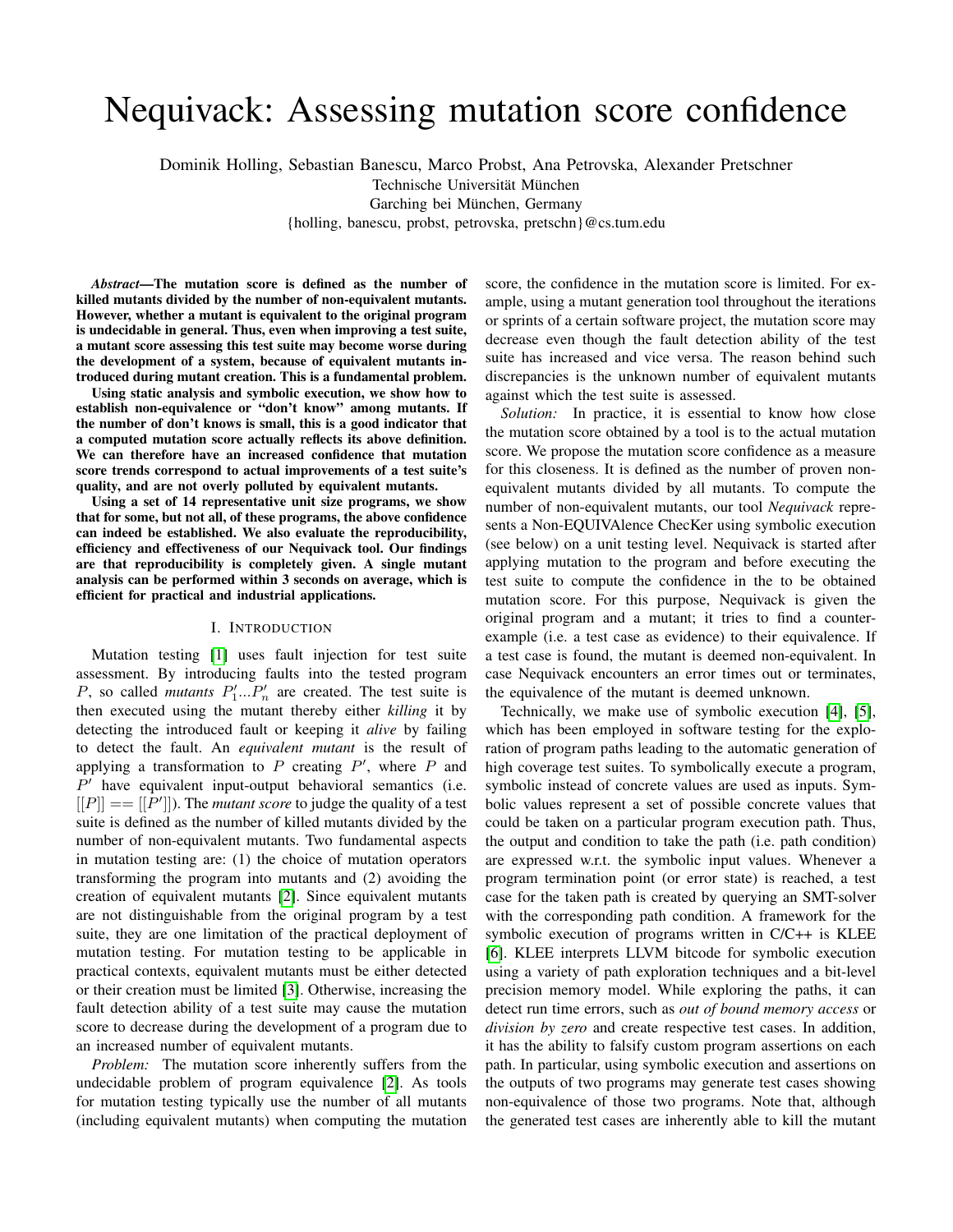

<span id="page-1-1"></span>Fig. 1. Mutation testing: Original and proposed process

and would yield a high mutation score, their ability to detect realistic faults is only given iff the coupling hypothesis [\[1\]](#page-9-0) holds.

*Contribution:* To the best of our knowledge, this is the first assessment of mutation score confidence. By employing our approach, we are able to give a decision-making criterion on the closeness of the mutation score obtained and the actual mutation score. Thus, we are able to give an a priori assessment whether evaluating the test suite using mutation testing is practically sensible. In case the mutation score confidence is high, the mutation score will be close to the actual mutation score as the number of equivalent mutants is acceptably low. For a low mutation score confidence, the number of equivalent mutants may be high and the sensibility of mutation testing is unknown, which may yield the recommendation to use other forms of test case assessment in practice. In addition, our approach is lightweight on a unit testing level and is offered as an open source tool that can be easily be integrated as an additional efficient step into existing mutation testing tools. Furthermore, we are able to demonstrate full reproducibility of the results of Nequivack, while at the same time having high efficiency and high effectiveness. Reproducibility is especially important in practical contexts where vastly different results analyzing the same mutant are unacceptable. Nequivack is able to efficiently analyze 10 000 mutants in approximately 6 minutes on average while effectively classifying all mutants correctly.

The structure of this paper is as follows: In Section [II,](#page-1-0) we present our approach. Section [III](#page-3-0) evaluates the approach w.r.t. to reproducibility, effectiveness and efficiency using well-known algorithms. Section [IV](#page-8-0) puts our work in context. Finally, Section [V](#page-8-1) presents a conclusion and an outlook.

## II. APPROACH

<span id="page-1-0"></span>Our approach in Figure [1](#page-1-1) extends the common mutation testing process of mutant creation and test execution with an intermediary non-equivalence check. The source code of Nequivack and all evaluation programs can be found at [https://github.com/tum-i22/nequivack.](https://github.com/tum-i22/nequivack) To determine the nonequivalence of two programs at unit testing level, Nequivack requires 6 steps, which we will describe in the following.

*a) Step 1:* Annotate all functions in the original program which are to be tested for non-equivalence. Annotations take the form of a single line comment placed right before

```
1 // @klee[inArraySize=5,outArraySize=4](sym,1)
2 int* remove_first(int a[], int n) {<br>3 return a + n;
      return a + n;
4 }
```
Listing 1. Example of function annotation

```
1 // @klee
2 int add(int a, int b) {
3 return a + b;
4 }
```
Listing 2. Function annotation where all input parameters are symbolic

the function definition. The minimal annotation that must be provided is @klee, which indicates that this function will be checked for non-equivalence. If the function has an array as input parameter or an array as output parameter, then Nequivack requires specifying the desired maximum sizes of these arrays via the inArraySize, respectively outArraySize annotations placed between square brackets, illustrated in Listing [1.](#page-1-2) Nequivack also allows specifying which input parameters of the function to be tested should take concrete or symbolic values. These values can be specified via a list between parentheses at the end of the annotation as shown in Listing [1,](#page-1-2) i.e. sym on the first position in the list means that the first parameter of the function will take a symbolic value, while the value 1 on the second position of the list means that the second parameter of the function will be fixed to the concrete value one. If this list is not specified, then it means that all input parameters are symbolic. For example, both the input parameters of the add function presented in Listing [2](#page-1-3) will be made symbolic.

Annotation of all functions in a given source code file can be automated given that all their input arguments are symbolic and the maximum size of input and output arrays are the same for all functions. After this automatic annotation a test developer can manually tune the annotations by adding concrete values for some arguments, changing the maximum sizes of arrays or removing annotations from a subset of functions.

*b) Step 2:* In a later step the functions to be tested for non-equivalence from the original program  $P$  and a mutant  $P'$  will be called in the same source code file. To avoid name ambiguities, this step renames the functions from P

```
1 // original program
2 // @klee
3 int original_add(int a, int b) {
4 return a + b;
5 }
6
7 // mutated program
8 // @klee
9 int transformed_add(int a, int b) {
10 return a - b;
11 }
```
Listing 3. Example of function renaming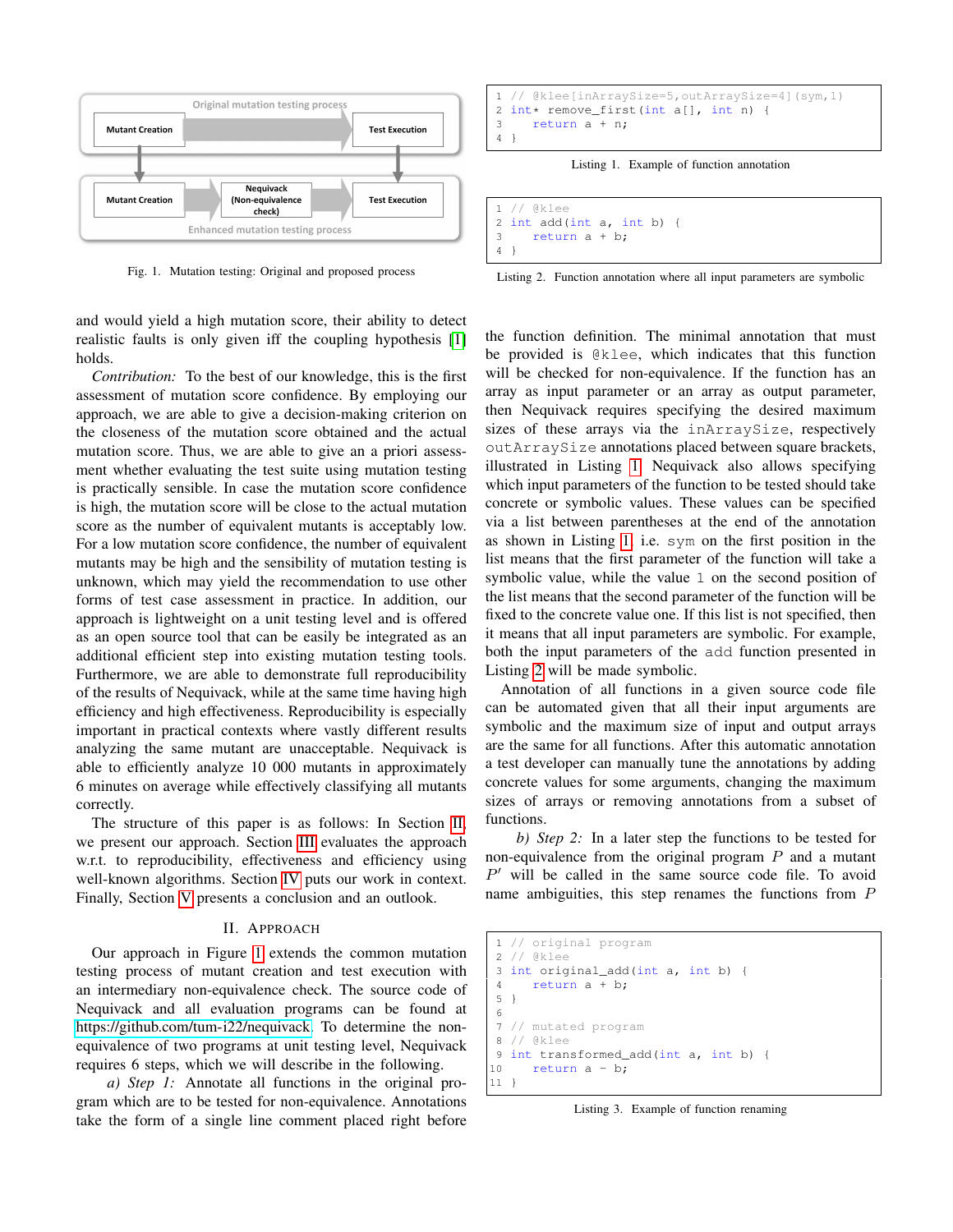```
1 #include "original_Add.h"
2 #include "transformed_Add.h"
3 #include "klee/klee.h"
4
5 void test_add() {
6 int add_0, add_1;
7 klee_make_symbolic(&add_0, sizeof(add_0), "
      add_0";
8 klee_make_symbolic(&add_1, sizeof(add_1), "
      add1"):
9
10 int original_ret = original_add(add_0, add_1);
11 int transformed_ret = transformed_add(add_0,
       add_1);
12
13 klee_assert(original_ret == transformed_ret);
14 }
15
16 int main(int argc, char* argv[]) {<br>17 test_add();
     test_add();
18 return 0;
19 }
```
Listing 4. Example of KleeMain.c

and  $P'$  by prefixing them with original, respectively transformed\_. If we consider the function from Listing [2](#page-1-3) to be part of the original program  $P$  and we consider a mutant  $P'$ , where the addition operator on line 3 of Listing [2](#page-1-3) is changed to a subtraction operator, then the result of step 2 is shown in Listing [3.](#page-1-4)

*c) Step 3:* Two header files are generated for each of  $P$  and  $P'$  containing the signatures of their annotated functions. If  *contains any structure declarations, then these* are extracted into another header file.

*d) Step 4:* To compare the functions in P against those in its mutant  $P'$ , Nequivack generates a source code file called "KleeMain.c", which contains the main function to be executed by the symbolic execution engine KLEE [\[7\]](#page-9-6). This file contains calls to functions which test all annotated pairs of functions from  $P$  and  $P'$ , with their corresponding set of symbolic and/or concrete parameters. Each pair of return values of all the pairs of original\_ and transformed\_ functions is placed inside a statement that asserts equality if the two return values are of integer type. In case of float integer values the comparison is made by asserting that the absolute value of their difference is lower than the machine epsilon<sup>[1](#page-2-0)</sup>. In case the return value is a structure or an array multiple assert statements are used to check the equality of the return values. If a pair of return values are equal then their corresponding assertion succeeds, otherwise it fails, which means a counter-example that proves the pair of original\_ and transformed\_ functions to be non-equivalent has been found.

An example of step 4 corresponding to the original and mutant functions from Listing [3,](#page-1-4) is presented in Listing [4.](#page-2-1) The main function of "KleeMain.c" in lines 16-19 of Listing [4,](#page-2-1) simply calls the test\_add function defined on lines 5- 14, which tests the pair of functions from Listing [3.](#page-1-4) The

first two lines in Listing [4](#page-2-1) contain the includes of the two header files generated by step 3. Since the implementation of Nequivack depends on KLEE, line 3 includes the header file which offers KLEE's API. Part of this API is a function called klee\_make\_symbolic, which sets the memory at the address indicated by its first parameter and of size equal to its second parameter as symbolic. The third parameter of klee\_make\_symbolic is an arbitrary name used to indicate the assigned concrete value to that symbolic memory in the test cases generated by KLEE. Both input values of the original and mutated add functions are declared in line 6 of Listing [4\)](#page-2-1). They are turned into symbolic values on lines 7 and 8 using klee\_make\_symbolic. The original and mutated functions are called using these symbolic arguments, on lines 10 and 11. Note that the order in which the original\_ and transformed\_ functions are called does not matter, because no output of one function is used as input for the other function. On line 13 another function from KLEE's API klee\_assert is called to verify if the integer return values of the 2 functions are equal.

Note that making the variables original\_ret and transformed\_ret symbolic by using klee\_make\_symbolic, would not be beneficial to the goal of checking non-equivalence of the original\_ and transformed\_ functions. The reason is that once the two variables are made symbolic, they will disregard any concrete return value of the original\_ and transformed\_ functions and the symbolic variables will simply take on any value of their specific type.

*e) Step 5:* Compile and link all the C source code and header files using the LLVM *clang* compiler and the *llvm-link* linker. Afterwards, we run KLEE. KLEE uses the modified version of the *uClibc* library<sup>[2](#page-2-2)</sup> to symbolically execute definitions for a subset of C library functions, which the program may call. It also uses a *POSIX-runtime*[3](#page-2-3) , which handles the majority of operating system facilities used by command line application.

*f) Step 6:* Nequivack analyzes the output of KLEE and classifies each mutant as either *non-equivalent* if it finds a counter-example input for which the outputs of a pair of functions is different, or *unknown* if no counter-example is found.

### *A. Limitations*

Nequivack does not support all data types representable in the C programming language. Currently it supports primitive types, arrays, pointers and structs, as long as they only contain primitive types. The C programming language offers more possibilities like *pointers to pointers* or *pointers to arrays*. For example, Nequivack does not support arrays of character pointers<sup>[4](#page-2-4)</sup>. Another minor limitation is that Nequivack does not also rename global variables used by the function to test,

<span id="page-2-0"></span><sup>1</sup><http://www.cplusplus.com/reference/cfloat/>

<span id="page-2-2"></span><sup>2</sup><http://www.uclibc.org/>

<span id="page-2-4"></span><span id="page-2-3"></span><sup>3</sup> Information from http://klee.github.io/tutorials/testing-coreutils/

<sup>4</sup>An array of character pointers is equivalent to an array of strings in other languages like Java.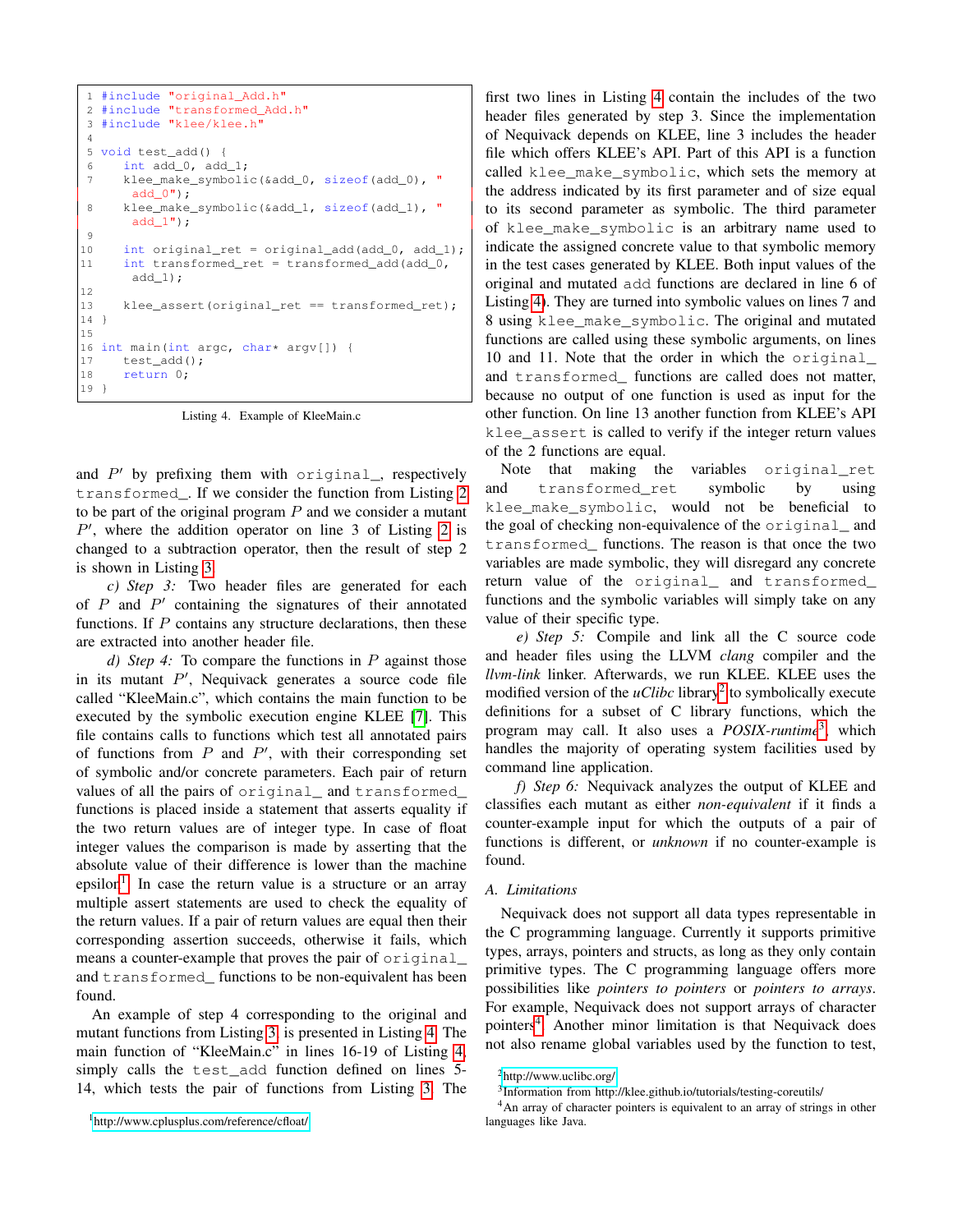TABLE I PROGRAMS USED IN THE EVALUATION AND THEIR MUTATION SCORE CONFIDENCE (# STANDS FOR "NUMBER OF")

<span id="page-3-1"></span>

| Category     | <b>Name</b>            | <b>Purpose</b>            | # Lines of code | # Functions | <b>Total</b><br># mutants | $#$ Non-equiv.<br>mutants | Confidence |
|--------------|------------------------|---------------------------|-----------------|-------------|---------------------------|---------------------------|------------|
| <b>Basic</b> | Branching              | All branching constructs  | 75              | 3           | 178                       | 162                       | 91%        |
| <b>Basic</b> | Looping                | All looping constructs    | 48              | 3           | 131                       | 108                       | 82%        |
| Binary       | <b>MSB</b>             | Get most significant bit  | 17              |             | 72                        | $\Omega$                  | $0\%$      |
| Binary       | MSB1                   | Get most significant bit  | 18              |             | 105                       | $\Omega$                  | $0\%$      |
| Math         | Factorial              | Get factorial             | 11              |             | 45                        | 38                        | 84%        |
| Math         | Fibonacci              | Produce fibonacci         | 12              |             | 54                        | 32                        | 59%        |
| Math         | <b>GCD</b>             | Euclid's algorithm        | 12              |             | 15                        | 11                        | 73%        |
| Math         | PrimePalindrome        | Get next prime palindrome | 65              |             | 159                       | $\Omega$                  | $0\%$      |
| Math         | SimpleMath             | All basic arithmetic      | 32              |             | 63                        | 54                        | 86%        |
| Sorting      | <b>Bubble</b>          | Sort array                | 16              |             | 109                       | 48                        | 44%        |
| Sorting      | Insertion              | Sort array                | 16              |             | 79                        | 37                        | 47%        |
| Sorting      | Merge (uses recursion) | Sort array                | 31              | ◠           | 148                       | 5                         | 3%         |
| Sorting      | Quick (uses recursion) | Sort array                | 29              |             | 117                       | 5                         | $4\%$      |
| Sorting      | Selection              | Sort array                | 21              |             | 77                        | 17                        | 22%        |

which may cause an inconsistent state. However, this feature is straightforward to implement.

Most of the limitations of Nequivack are due to using KLEE. However, the general idea can be applied by using other symbolic execution engines instead of KLEE. For example, KLEE can only process programs written in the C language. KLEE cannot handle symbolic sizes for arrays. This means that users need to provide concrete values for array sizes via annotations. Otherwise, KLEE generates an error and silently concretizes the symbolic value. KLEE behaves unpredictably, when it analyzes a program, that calls the exit() statement. KLEE stops its own execution and therefore the analysis, when it reaches such a statement.

Finally, our approach has fundamental limitations due to the use of symbolic execution, i.e. scalability is limited. The runtime of symbolic execution increases exponentially w.r.t the number of branches encountered during execution. This means that if we have a loop then the number of branches includes all the iterations of that loop. Thus, we apply our approach at unit testing level as meaningful symbolic execution is possible due to low complexity of unit compared to the high complexity of complete programs.

### III. EVALUATION

<span id="page-3-0"></span>We evaluate Nequivack in combination with the mutation testing tool Milu [\[8\]](#page-9-7) on an octa-core Intel Xeon E5540 at 2.5 GHz evaluation system with 40 GB of RAM. Milu allows the automated creation of mutants for programs written in the C programming language. The evaluations goal is to show (1) reproducibility, (2) effectiveness and (3) efficiency of the approach.

Firstly, symbolic execution as implemented in KLEE [\[6\]](#page-9-5) is non-deterministic as choosing a path may occur at random. Thus, reproducibility must be assessed to evaluate if multiple executions lead to the same result. In practice, every run should lead to the same result for the mutation score to represent a continuous test suite assessment.

Secondly, efficiency of the approach needs to be evaluated. Classifying the mutants must happen with reasonable time and resource consumption, to be applicable in practice. In particular, we are interested in the execution times of our approach on the mutants with our standard hardware evaluation system.

Thirdly, the effectiveness of the approach must be evaluated concerning the accuracy of Nequivack. In our definition, a *false positive* is defined as an equivalent mutant deemed nonequivalent. A *false negative* is a non-equivalent mutant with an unknown result. Particularly, false negatives increase the mutation score confidence and could lead to unreasonable use of mutation testing in practice.

The programs used for the evaluation contain a set of representative algorithms on a unit testing level implemented in the C programming language. An overview of these programs is presented in Table [I.](#page-3-1) All programs have between 1 and 5 functions and worst case complexities between  $O(1)$  and  $O(n^2)$ . Milu applied 12 of the 14 mutation operators presented in Table [II](#page-4-0) at least once to the 14 programs yielding 1352 mutants. The only mutant not applied were the OBBA and OBBN mutations as our programs did not contain the syntactic elements required for mutation.

For the experiment executed in this evaluation, Nequivack was then given each single mutant and the respective original program to find counter-examples as evidence for their nonequivalence. We limit the execution time of KLEE to 60 seconds. Thus, if a counter-example for equivalence is not found within this time, equivalence of the mutant is unknown. We deliberately do not evaluate Milu as this is done elsewhere [\[8\]](#page-9-7) and it represents a typical mutation tool used in practice. As Nequivack is used before test suite execution, our evaluation is completely independent of the test suite to be evaluated using the mutants. Thus, we do not evaluate any test execution tool.

## *A. Reproducibility*

To evaluate the reproducibility of our approach, we question the reproducibility of the results of Nequivack. Steps 1 to 4 and 6 of Nequivack are completely deterministic due to no user inputs and single-threading. Solely executing KLEE in step 5 has an impact on reproducibility as KLEE uses random path exploration. To examine reproducibility, we run Nequivack 10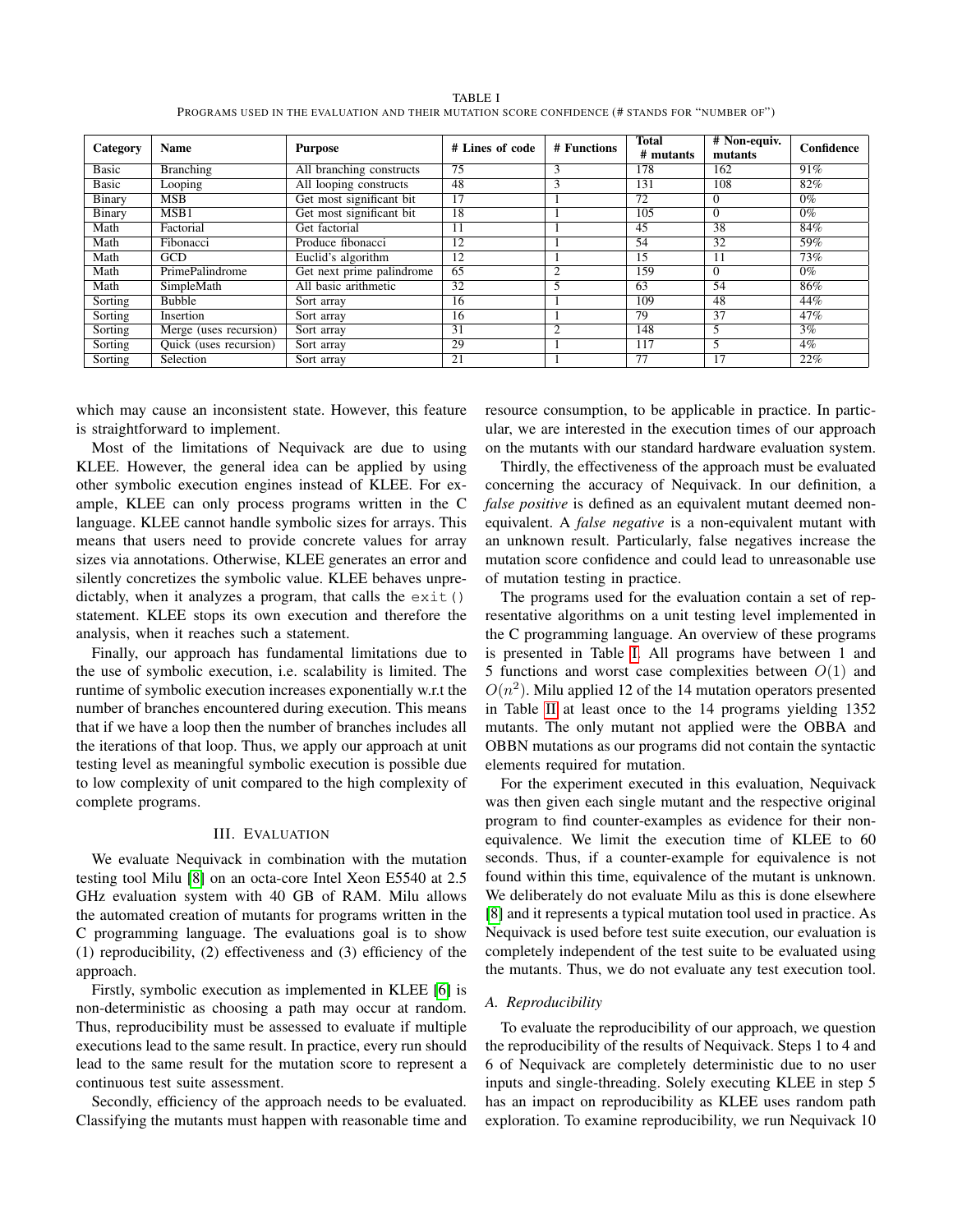TABLE II APPLIED MILU OPERATORS

<span id="page-4-0"></span>

| Acronym          | <b>Description</b>                                                                           |
|------------------|----------------------------------------------------------------------------------------------|
| <b>SBRC</b>      | Replacement of break statements by continue statements                                       |
| <b>ABS</b>       | Absolute value insertion in each arithmetic expression                                       |
| <b>CRCR</b>      | Replacement of constants by randomly chosen values or by in-/de-crementing the current value |
| <b>OAAA</b>      | Replacement of arithmetic operators used in combination with assignment operators            |
| <b>OAAN</b>      | Replacement of arithmetic operators in the right hand side of expressions                    |
| <b>OBBA</b>      | Replacement of bitwise operators used in combination with assignment operators               |
| <b>OBBN</b>      | Replacement of bitwise operators in the right hand side of expressions                       |
| <b>OCNG</b>      | Negation of branching statement boolean conditions                                           |
| $\overline{ODO}$ | Replacement of increment operator by the decrement operator or vice-versa                    |
| <b>OLLN</b>      | Replacement of logical operators in boolean expressions                                      |
| <b>OLNG</b>      | Logical negation of boolean expressions                                                      |
| <b>ORRN</b>      | Replacement of relational operators by other relation operators                              |
| <b>UOI</b>       | Insertion of unary operators $(e.g., -, ++, -,!)$ in arithmetic or boolean expressions       |

<span id="page-4-2"></span>TABLE III TOP 10 WORST CASE EXECUTION TIME: NON-EQUIVALENT MUTANTS

| Program          | Mut. No. | $Avg.$ (ms) | Std. Dev. (ms) | Max. (ms) |
|------------------|----------|-------------|----------------|-----------|
| Selection        | 57       | 24 449.5    | 10 338.0       | 38 867    |
| Selection        | 60       | 22 516.6    | 7 709.2        | 38 433    |
| Selection        | 21       | 18 115.6    | 3 209.5        | 21 871    |
| Selection        | 46       | 17 475.9    | 994.0          | 18 790    |
| <b>Selection</b> | 50       | 17 362.8    | 724.4          | 18 450    |
| Selection        | 76       | 15 091.5    | 3711.2         | 22 000    |
| Selection        | 43       | 14 703.9    | 3 3 4 7 .5     | 18 720    |
| Selection        | 45       | 13 939.6    | 1 108.1        | 15 750    |
| Selection        | 9        | 13 449.5    | 683.6          | 14 600    |
| <b>Bubble</b>    | 109      | 13 206.7    | 3 795.4        | 17 715    |

<span id="page-4-3"></span>TABLE IV TOP 10 WORST CASE EXECUTION TIME: UNKNOWN EQUIV. MUTANTS

| Program          | Mut. No.       | $Avg.$ (ms) | Std. Dev. (ms) | Max. (ms) |
|------------------|----------------|-------------|----------------|-----------|
| Selection        | 58             | 105 347.4   | 1 777.5        | 107 189   |
| <b>Selection</b> | 56             | 104 796.2   | 1 431.6        | 106 597   |
| Selection        | 34             | 103 247.6   | 2 3 7 9 . 3    | 105 572   |
| Selection        | 61             | 102 220.4   | 212.4          | 102 518   |
| Selection        | 3              | 101 793.5   | 892.5          | 102 814   |
| Selection        | 4              | 101 238.2   | 554.8          | 102 022   |
| GCD              | $\overline{c}$ | 79 619.3    | 4 6 6 4 . 6    | 84 866    |
| Fibonacci        | 66             | 69 409.1    | 4 7 3 7 . 4    | 77 668    |
| Fibonacci        | 25             | 65 262.1    | 931.3          | 66 311    |
| Fibonacci        | 11             | 65 020.0    | 896.6          | 66 048    |

times on each mutant. We deem the results reproducible, iff at least 80% of all non-equivalent mutants identified in 10 executions are classified as non-equivalent in each run.

The result of the reproducibility analysis was 100% reproducibility of all results in all runs. Mutants classified as non-equivalent and unknown equivalence were the same in all executions for all programs. Thus, we tentatively conclude that non-equivalence checking with Nequivack is highly reproducible for the presented programs.

# *B. Efficiency*

To address the aspect of efficiency, we measure the execution time of Nequivack 10 times for each mutant. For each mutant, program and program category we compute the average execution time and its (average) standard deviation. Our baseline for adequacy in practice is the ability of Nequivack to process 1000 of our mutants within 60 minutes on average. This mutant analysis rate allows to even perform mutation testing in large scale projects like the Apache Web Server<sup>[5](#page-4-1)</sup> core within 8 hours overnight when using 4 machines. For this purpose, we investigate the worst case execution times of all attested non-equivalent mutants and all unknown equivalence mutants. In addition, we analyze the worst case execution times per program and per category to give an indication towards mutant analysis complexity concerning the programs and categories. The indication aims to predict execution time in industry scenarios.

The worst case execution time to reach a counter-example and attest non-equivalence takes 39 seconds using the 57th mutant of selection sort as shown in Table [III.](#page-4-2) On average the worst case program takes 24.5 seconds with a standard deviation of 10 seconds. We hypothesize the standard deviation to be due to the non-determinism in KLEE. The worst case execution time average also decreases significantly from 24 to 13 seconds within the mutants having the top 10 worst execution times shown in Table [III.](#page-4-2) Thus, it is likely that these high values represent outliers in the analysis. This is also illustrated by the average of all non-equivalent mutants being 3.3 seconds and the median being 2.2 seconds. Thus, for a vast majority of mutants determining their non-equivalence is possible within 3 seconds, which fulfills our baseline.

The shortest execution times were produced by mutants which contain compilation errors, introduced by the mutation tool. These mutants take less than a second to classify. These times are negligible and would be the same even without the presence of Nequivack in the process.

For all unknown equivalence mutants, the worst case execution times is 107 seconds (see Table [IV\)](#page-4-3) where compiling took about 40 seconds worst case. However, we consider all mutant analyses above 100 seconds outliers as the average mutant analysis for unknown equivalence mutants was 21 seconds

```
5https://httpd.apache.org/
```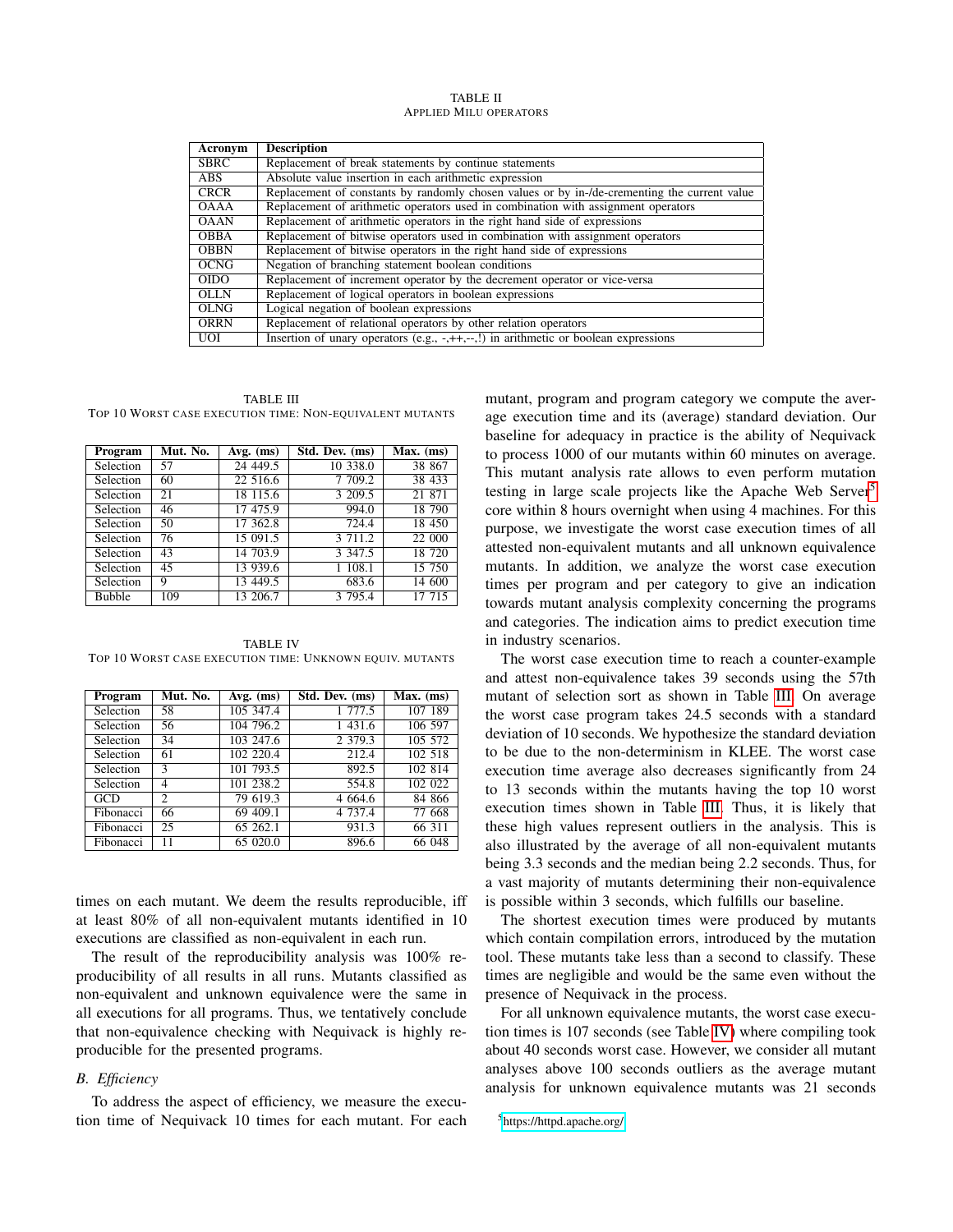| <b>TABLE V</b> |  |  |                                             |  |  |  |
|----------------|--|--|---------------------------------------------|--|--|--|
|                |  |  | AVERAGE AND WORST EXECUTION TIME BY PROGRAM |  |  |  |

<span id="page-5-0"></span>

| Program         | Average (ms) | <b>Standard Deviation (ms)</b> | $\overline{\text{Maximum}}$ (ms) | Worst case complexity |
|-----------------|--------------|--------------------------------|----------------------------------|-----------------------|
| Branching       | 2 191.5      | 45.0                           | 3 3 1 2                          | O(1)                  |
| Looping         | 3 148.6      | 165.5                          | 62 451                           | O(n)                  |
| <b>MSB</b>      | 3 0 7 9 .0   | 160.0                          | 4 500                            | O(1)                  |
| MSB1            | 2 801.4      | 106.4                          | 3 3 6 6                          | O(1)                  |
| Factorial       | 8 705.6      | 324.4                          | 65 868                           | O(1)                  |
| Fibonacci       | 28 692.1     | 402.2                          | 67 057                           | $O(n^2)$              |
| GCD             | 22 609.1     | 959.9                          | 84 866                           | $O(n^2)$              |
| PrimePalindrome | 1 987.4      | 57.9                           | 78 591                           | $O(n^2)$              |
| SimpleMath      | 2 497.9      | 76.9                           | 11 297                           | O(1)                  |
| <b>Bubble</b>   | 27 257.0     | 2 841.1                        | 67 033                           | $O(n^2)$              |
| Insertion       | 17 078.4     | 2 787.0                        | 66 345                           | $O(n^2)$              |
| Merge           | 19 842.5     | 458.6                          | 55 504                           | $O(n^2)$              |
| Ouick           | 53 999.3     | 76.2                           | 64 241                           | $O(n^2)$              |
| Selection       | 32 267.7     | 2 080.3                        | 107 189                          | $O(n^2)$              |

TABLE VI AVERAGE AND WORST EXECUTION TIME BY CATEGORY

<span id="page-5-1"></span>

| Category | $Avg.$ (ms) | Std. Dev. (ms) | Max. (ms) | Complex.           |
|----------|-------------|----------------|-----------|--------------------|
| Basic    | 2 597.3     | 96.1           | 62 451    | O(n)               |
| Binary   | 2 9 1 4 .3  | 128.2          | 4 500     |                    |
| Math     | 8 195.3     | 192.7          | 84 866    | $O(n^2)$           |
| Sorting  | 30 300.8    | 446.8          | 107 189   | $\mathcal{N}(n^2)$ |

and compilation time was less than one second. The median was 3.2 seconds demonstrating the division of this set of mutants into many short mutant analyses and few very lengthy ones. The average standard deviation is 1.3 seconds hinting at stable execution time. Thus, we tentatively conclude for a vast majority of mutants determining unknown equivalence is possible within 3.5 seconds fulfilling our baseline.

Of all programs, the worst case execution time was produced by selection sort followed by GCD and PrimePalindrome as seen in Table [V.](#page-5-0) Quick sort produced the worst average with 54 seconds. In particular, this was due to a large fraction of equivalent mutants and mutants not symbolically executable within feasible time by Nequivack being created. Table [V](#page-5-0) particularly shows an increase of mutant analysis time with increased worst case complexity. This makes sense as the number of paths to explore increase as worst case algorithmic complexity increases.

Of all categories, sorting has by far the biggest worst case on average and in total (see Table [VI\)](#page-5-1). Since sorting contains the most programs with maximum worst case complexity and worst case execution times of the categories are ordered by worst case complexity, the indication is again a correlation. Thus, we tentatively conclude the evaluation to indicate a correlation between mutant analysis time and worst case algorithmic complexity. The results also indicate a non-linear correlation, which has to be further examined.

Overall the analysis of 927 mutants is performed within 10 seconds (see Figure [2\)](#page-5-2). The analysis of only 425 takes longer than 10 seconds, almost half of which (178) are analyzed



<span id="page-5-2"></span>Fig. 2. Accumulated worst case mutant analysis time

within 30 seconds. In addition, there are 15 mutant analyses taking longer than 70 seconds, which we consider outliers. Thus, we tentatively conclude Nequivack to be efficient for use in practice w.r.t. to the presented programs.

# *C. Effectiveness and Confidence*

To address the aspect of effectiveness, we analyze the true and false positives/negatives that Nequivack produces for our 14 original programs. In the mutant analysis: True positives are non-equivalent mutants labeled as non-equivalent. False positives are mutants with unknown equivalence labeled as nonequivalent. True negatives are equivalent (or faulty) mutants labeled with unknown equivalence. False negatives are nonequivalent mutants labeled with unknown equivalence. Our baseline for mutation score confidence is, somewhat arbitrarily, 80%. This is to assure a minimal number of equivalent mutants and an obtained mutation score close to the actual mutation score.

The total number of created mutants is 1352, of which: 517 mutants are labeled as non-equivalent, 432 are labeled with unknown equivalence and 403 mutants did not compile. All 517 mutants labeled as non-equivalent were associated with a test case proving the non-equivalence of the mutant w.r.t. the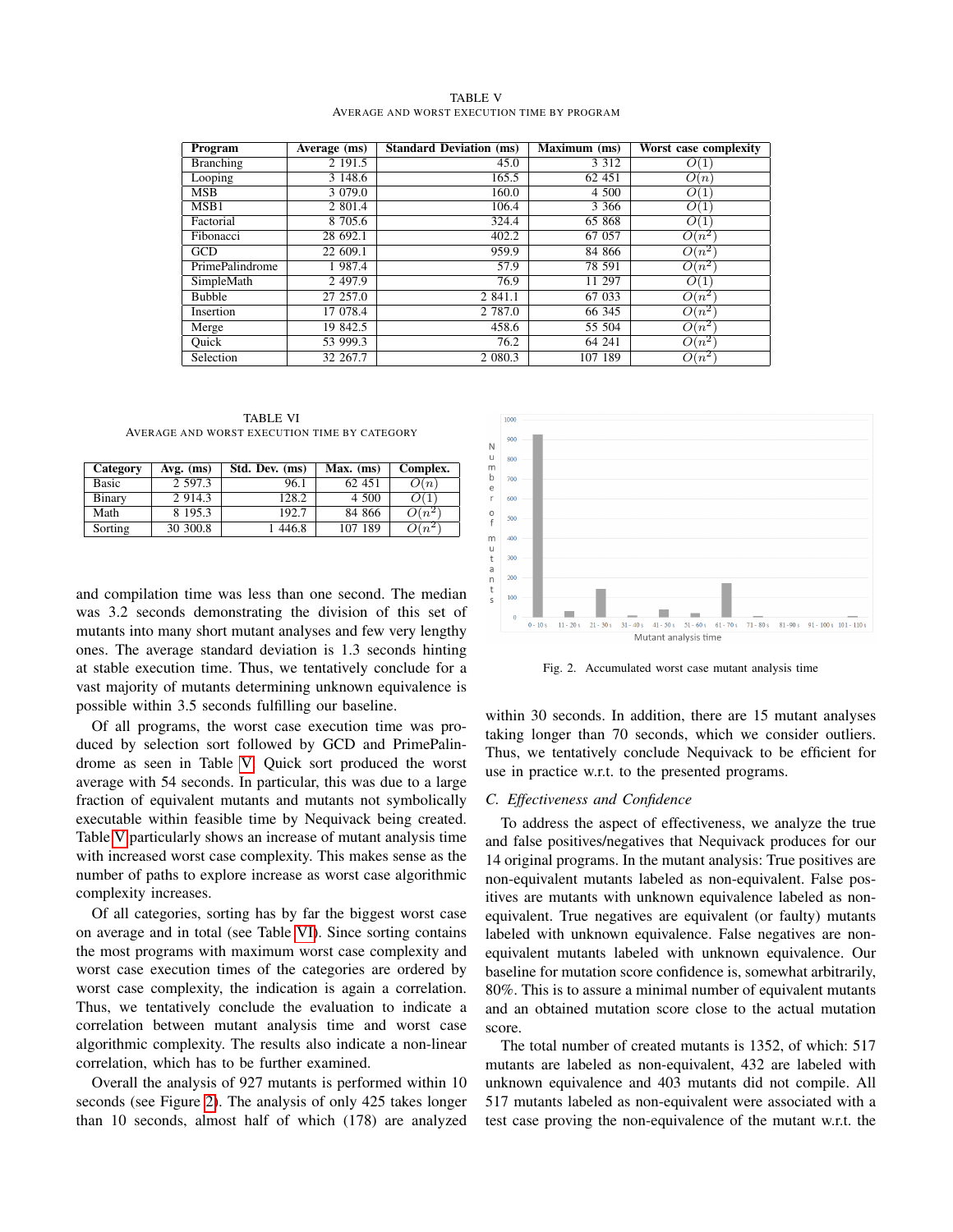```
1 // Original line 4: if (a < 0)2 int absolute (int a)
3 {
4 if (a \le 0) {<br>5 a = -a ;
        a = - a;
6 }
7 return a ;
8 }
```
Listing 5. Exemplary equivalent mutant of SimpleMath

```
1 // Original line 5: for (i = 1; i < n; i++) {
2 int* sort(int a[], int n) {<br>3 int i, j, t;
     int i, j, t;
4
5 for (i = 1; abs(i) < n; i++) {
6 t = a[i];7
8 for (j = i; j > 0 \&c t < a[j - 1]; j--) {
9 a[j] = a[j-1];1011 a[i] = t;12 }
13 return a;
14 }
```
Listing 6. Exemplary equivalent mutant of Insertion

original program. Thus, there were no false positives. For the 432 mutants labeled with unknown equivalence, there were three cases in step 5 of Nequivack : (1) KLEE terminated exploring all paths, (2) KLEE did not terminate and was forcefully terminated and (3) KLEE terminated after encountering a run time error.

In the case where KLEE terminated after exploring all path, non-equivalence could not be proven by Nequivack. Therefore, we manually inspected all analyzed mutants (in sum 254) and found them to be equivalent to the original program.

```
1 // Original line 2: while (true)
2 while (-1) {
3 n++;
4 \t t = n;
5
6 while (t) {
7 r * = 10;<br>8 r + = t %
         r += t \frac{6}{9} 10;
9 t / = 10;
10 }
11
12 if (r == n) {
13 d = original_sqrt32(n);14
15 /* Checking prime */<br>16 for (c = 2: c \le d)for (c = 2; c \le d; c++) {
17 if (n \text{ } 8 \text{ } c == 0)18 break;
19 }
20 if (c == d + 1)21 break;
22 }
23 r = 0;24 }
25 return n;
```

|  |  | Listing 7. Exemplary equivalent mutant part of PrimePalindrome |
|--|--|----------------------------------------------------------------|
|  |  |                                                                |

```
1 // Original line 6: if (n == 1)2 unsigned long fibonacci(unsigned short n) {
3 \text{ if } (n == 0)4 return 0;
\begin{array}{c} 5 \\ 6 \end{array}if (n == 302) {
7 return 1;
8 }
9 return fibonacci(n - 1) + fibonacci(n - 2);
10 }
```
Listing 8. Exemplary equivalent mutant of Fibonacci

```
1 // Original line 5: for (i = 1; i < n; i++) {
2 int \star sort(int a[], int n) {<br>3 int i, i, t;
      int i, j, t;
4
5 for (i = -1; i < n; i++) {
 6 t = a[i];7
8 for (j = i; j > 0 \&c t < a[j - 1]; j--)9 a[j] = a[j - 1];1011 a[j] = t;\begin{array}{cc} 12 & & \text{ } \\ 13 & & \text{ } \\ \end{array}return a;
14 }
```
Listing 9. Exemplary run time error causing mutant of Insertion

A particular example of an equivalent mutant can be found in Listing [5.](#page-6-0) In the example, only the path taken for 0 is changed, but multiplying 0 with -1 does not change its value. Predominant was also the replacement of loop variables i with  $abs(i)$  while the loop started at 0 and increased the value of i as seen in Listing [6.](#page-6-1) A further example was the replacement of the constant TRUE in a while loop with -1 as seen in Listing [7.](#page-6-2) Although while (TRUE) and while  $(-1)$ may look different to a human reviewer, they have equivalent semantics.

For the 52 mutants, where KLEE was forcefully terminated by a timeout, we either found them to be equivalent or inappropriate for mutation testing. An example of the latter was a transformation of Fibonacci causing an infinite loop for a plethora of inputs. As seen in Listing [8,](#page-6-3) it transformed the constant 1 to a constant 302. Although this mutant is non-equivalent, adding it to the set of non-equivalent mutants depends on the context. In a purely functional testing context, its execution leads to no additional test suite assessment information as this mutant will always be killed by a time out. However, if non-functional aspects such as watchdogs or safe guards are to be tested, using it for test suite assessment may prove useful.

The mutants for which KLEE detected a run time error are divided into mutants causing a *divide by zero* or a *memory access out of bounds* error. Particularly loops in the mutants of: Looping, Fibonacci, GCD, SimpleMath and all sorting algorithms (in sum 14 mutants) produced a run time error after a division by the loop variable was added and the loops started at 0. Memory out of bounds run time errors were produced by all sorting algorithms (in sum 112 mutants) as these use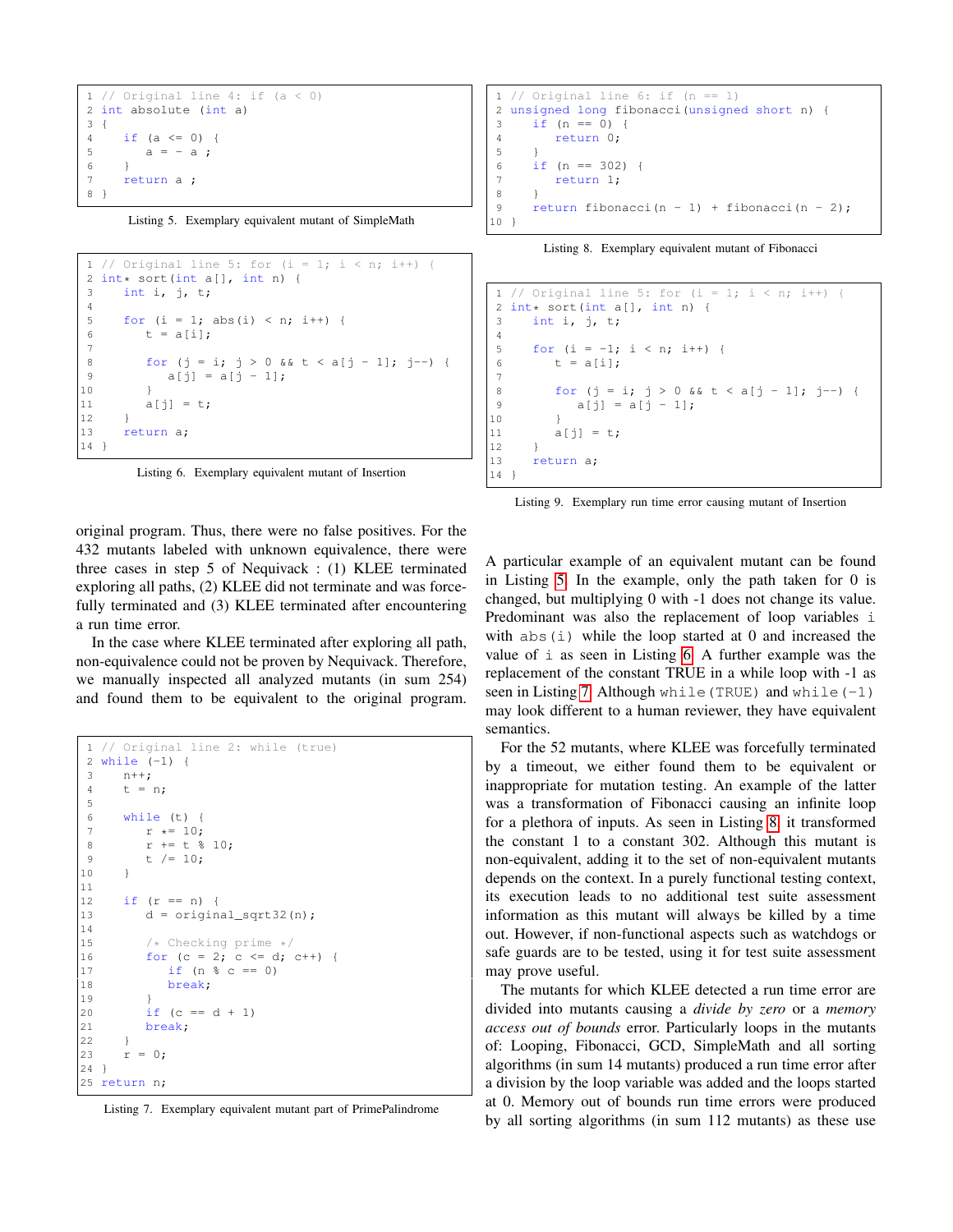arrays. One example is the modification  $0$  to  $-1$  to the start of the loop variable in the first loop of insertion sort. This directly leads to an out of bounds memory access in line 6 of Listing [9.](#page-6-4) We included the mutants producing run time errors into the category of unknown equivalence category as they exhibit undefined behavior according to the ANSI C standard. Thus, a test suite killing these mutants must particularly aim at finding such defects, which is typically not the case.

The remaining 403 non-compilable mutants typically suffered from a character insertion illegal to the C programming language or from an illegal removal. An typical illegal insertion was a quote in front of a function (i.e. **'**void f()). Typically illegally removed was the condition of a while loop (i.e. while()). Since these insertions are easy to avoid, Milu could be improved to produce fewer non-compilable mutants. In addition, Nequivack would also work using a compilerbased mutant generation technique instead of a interpreterbased technique for the transformations. The LLVM compiler would then perform the mutation transformations directly on the bit code used by KLEE and the machine code used by the test suite. This would remove non-compilable mutants and potentially increase the performance [\[2\]](#page-9-1).

On the level of all programs, the mutant score confidence is 54% and below our baseline. However, the evaluation contains programs of different complexity and with a different mutation score confidence. Thus, we need to assess the mutation score confidence on a unit level. As seen in Tables [I](#page-3-1) the mutation score confidence differs greatly among the examined programs. MSB, MSB1 and PrimePalindrome have 0% confidence as KLEE deemed all mutants unknown. We speculate the reason to be KLEE's inability to symbolically execute an operation within these program. For Branching, Looping, Factorial and SimpleMath the mutation score confidence is above 80% yielding a closeness of the to be obtained mutation score to the actual mutation score. All other programs have a mutation score confidence lower than 80% and it is unknown if the mutation score obtained after test suite execution will be sufficiently close to the actual mutation score.

In sum, we can see that some programs give rise to "good" confidence ratings and some do not. In line with our methodological considerations in the beginning of this paper, this suggests that mutation testing for programs with "high" confidence is unlikely to suffer from distortions of the mutation score as a consequence of equivalent mutants. In contrast, for programs with "low" confidence we simply do not know if non-equivalent mutants are likely to be a concern.

An interesting aspect of the evaluation is a possible correlation between the unit complexity (see Table [V\)](#page-5-0) and the mutation score confidence. The possibility of the existence of this correlation becomes even more evident when taking into account the fundamental scalability issues of symbolic execution. However, since we found no false positives in our evaluation, this also hints towards a correlation between the number of equivalent mutants and the program complexity.

Since we did not find any false positives and false negatives, we tentatively conclude Nequivack to be effective for the determination of non-equivalence w.r.t. to the presented unit testing level programs. Thus, the mutant score confidence is effectively determinable using Nequivack before executing any test cases.

# *D. Summary and Discussion*

In summary, the evaluation shows the results of Nequivack to be reproducible, efficient and effective and Nequivack usable in practice for mutant score confidence determination. We are aware that the performed evaluation was on unit-size programs mostly containing a single function. We deliberately chose to perform the evaluation with these programs for two reasons.

Firstly, it is well-known that symbolic execution suffers from scalability issues [\[5\]](#page-9-4). [\[9\]](#page-9-8) uses slightly larger and more complex programs to show equivalence using symbolic execution. However, Nequivack focuses on obtaining the mutation score confidence on a unit level and is only able to do so for low complexity units. On program level, this level of complexity is easily surpassed.

Secondly, when using mutation testing on the unit level, (de- )composition of the mutants and tests is possible. This means that splitting a complex function into multiple simpler functions, mutating them and executing all unit test cases yields no significant difference to mutating the complex function and executing the unit tests on the mutants of the complex function. However, it leads to difficulties when comparing our approach to other approaches in Section [IV](#page-8-0) and non-equivalence on unit level may not mean non-equivalence at a higher level. As an example, take the standard function to compare strings int strcmp(const char \*s1, const char  $\star$ s2);. It compares two strings and returns a positive, zero or negative integer if s1 is less than, equal to, or greater than s2 respectively. There exist a plethora of mutants of this function on the unit level. However, if a higher level only checks for equality of strings, these mutants can be deemed equivalent. In addition, optimizations concerning which unit test cases of the test suite to execute for each mutant may be made (e.g. by using test case coverage).

There is an effort involved in annotating the source code. For functions using only primitive arguments, this effort is negligible as only a single annotation has to be added. This addition may even be performed automatically. For non-primitive or fixed arguments, the effort depends on the complexity of the function. For the C programs used in the evaluation, our effort was minimal. However, to gain generalizable results concerning the annotation effort, further (possibly case-study) research is required.

By construction it is impossible to get false positives with Nequivack (i.e. Nequivack proves non-equivalence) as the produced test cases always show non-equivalence. Thus, the mutation score confidence obtained with Nequivack is an under approximation as no false negatives cannot be guaranteed. We expect the number of false negatives to be low, given the fact that the eliminated mutants in the experiments presented in this paper were manually inspected and no false negatives were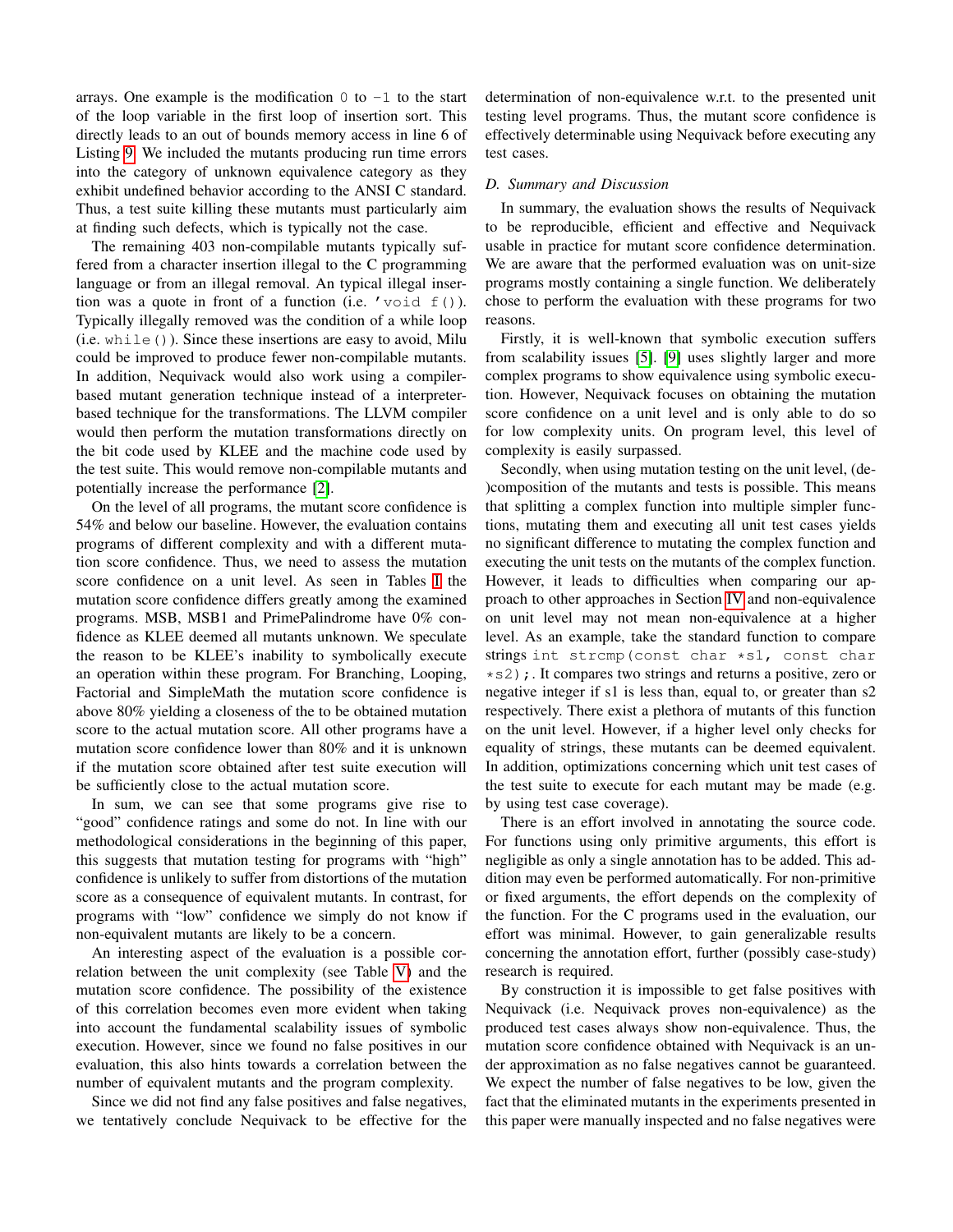found. However, having any false negatives vastly changes the perspective on the mutation score confidence. Since some non-equivalent mutants may have unknown equivalence, the mutation score confidence given by the results of Nequivack may be lower than its actual value. Thus, we set our baseline to 80%. However, large scale research in practice is required to gain insights on practically useful baselines. One idea to detect false negatives could be to also run the test suite and check which mutants are actually killed. Nevertheless, we believe that Nequivack is still a useful tool to create an under approximation of the mutation score confidence.

# IV. RELATED WORK

<span id="page-8-0"></span>This work proposes an addition to mutation testing introduced by DeMillo et. al. [\[1\]](#page-9-0). DeMillo extensively discuses equivalent mutants as one of the core problems of mutation testing. Although approaches have been developed, which produce fewer equivalent mutants (e.g. by Offut [\[3\]](#page-9-2)), the equivalent mutant problem is still one of the fundamental problems increasing the "amount of human effort" in mutation testing [\[2\]](#page-9-1).

In previous work, the equivalent mutant problem has been addressed by using compiler-based techniques [\[10\]](#page-9-9), program slicing [\[11\]](#page-9-10), genetic algorithms [\[12\]](#page-9-11), run time profiles [\[13\]](#page-9-12) and constraints satisfaction [\[14\]](#page-9-13), [\[15\]](#page-9-14).

Using compiler optimizations and "deoptimizations", Baldwin and Sayward [\[10\]](#page-9-9) proposed six types of compiler optimization rules to detect equivalent mutants. Similarly, Papadakis et. al. [\[16\]](#page-9-15) use trivial compiler equivalence to detect equivalent mutants and present a large-scale study on its effectiveness. These detection techniques are fast and are able to detect between 9% and 100% of all equivalent mutants in an evaluation [\[16\]](#page-9-15). Hierons et al. [\[11\]](#page-9-10) created a program slicing approach to assist humans in the detection of equivalent mutants. Adamopoulos et al. [\[12\]](#page-9-11) propose to use a genetic algorithm with a fitness function to detect equivalent mutants. Run time profiling was used by Ellims et. al. [\[13\]](#page-9-12) to detect equivalent mutants as the run time profile is similar to the original program. Similarly, Schuler and Zeller [\[17\]](#page-9-16) examined the coverage of mutants to determine equivalence. Since any approach showing equivalence is naturally able to show nonequivalence by negation, these approaches can also be to detect non-equivalent mutants and give a mutation score confidence. We speculate to be as efficient as compiler optimizations, run time profiling and coverage analysis and more efficient than slicing for human inspection and genetic algorithms based on the results of [\[9\]](#page-9-8). For a direct comparison, these approaches will have to be applied to the unit size programs that yield a sensible mutation score confidence.

The approach closest to Nequivack was proposed by Offutt and Pan [\[14\]](#page-9-13), [\[15\]](#page-9-14) almost two decades ago. They express mutant equivalence as a constraint solving problem concerning the path condition over all program paths. Due to advances in constraint solving improving symbolic execution [\[5\]](#page-9-4), Nequivack is a natural evolution of Equivalencer by Offut and Pan. However, while Equivalencer aims to show equivalence,

Nequivack aims to show non-equivalence. Still the same predictions about significant better efficiency compared to human equivalence checking [\[14\]](#page-9-13), [\[15\]](#page-9-14) apply. Since the Equivalencer tool works for programs writing in COBOL, we were not able to compare its results with the results of Nequivack on a common set of programs. Bardin et. al. [\[18\]](#page-9-17) propose to specify test requirements as labels. These labels can also specify program equivalence as constraint problem to solve. However, the specification of the constraints is manual.

Symbolic execution has been combined with model checking to verify the equivalence of sequential and parallel numerical programs [\[19\]](#page-9-18). Even closer to our work, KLEE has been proposed as a tool for low-effort equivalence verification [\[9\]](#page-9-8). However, these works do warn about the fact that equivalence is guaranteed only on the finite set of path that are explored by the symbolic execution engine. In comparison, our approach inverts the perspective on equivalence by proving nonequivalence using a counterexample to equivalence. If no such counterexample is found, equivalence is deemed unknown and we do not consider the mutant for mutation testing.

Rice's Theorem states, that non-trivial properties of a program are undecidable [\[20\]](#page-9-19). Determining if two programs are equivalent is one of those non-trivial properties. This property was also declared a "grand challenge for computing research" by Tony Hoare [\[21\]](#page-9-20). This is because showing that two programs are equivalent requires a proof that the output of the two programs are the same for any possible input. On the other hand, our approach of showing that a mutant is not equivalent to the original program is a much easier task due to the fact that only one counter-example to equivalence is required to prove this.

Symbolic execution and mutation testing has also been combined in previous work for other purposes than our approach of non-equivalence checking of mutants. Papadakis and Malevris [\[22\]](#page-9-21) used symbolic execution for mutants to automatically derive test suites. By using this approach mutation testing is used for test case generation instead of assessment. Thus, the created test cases can be grouped into defect-based testing [\[23\]](#page-9-22)–[\[25\]](#page-9-23)

The above cited works constitute technical rather than methodological contributions. In contrast, our work is both technical—by using KLEE for non-equivalence checks—and methodological, by leveraging the use of technology to the notion of mutation score confidence.

## V. CONCLUSION

<span id="page-8-1"></span>In this paper, we have proposed a new approach for assessing the mutation score by introducing the mutation score confidence. The mutation score equivalence is defined as the ratio of proven non-equivalent mutants and all mutants. The mutation score confidence is able to give an a priori assessment whether evaluating the test suite using mutation testing is practically sensible. This deviates from earlier approaches, where equivalent mutants were sorted out instead and no indication as to how many equivalent mutants remain is given. To arrive at the set of non-equivalent mutants, we provide an open-source